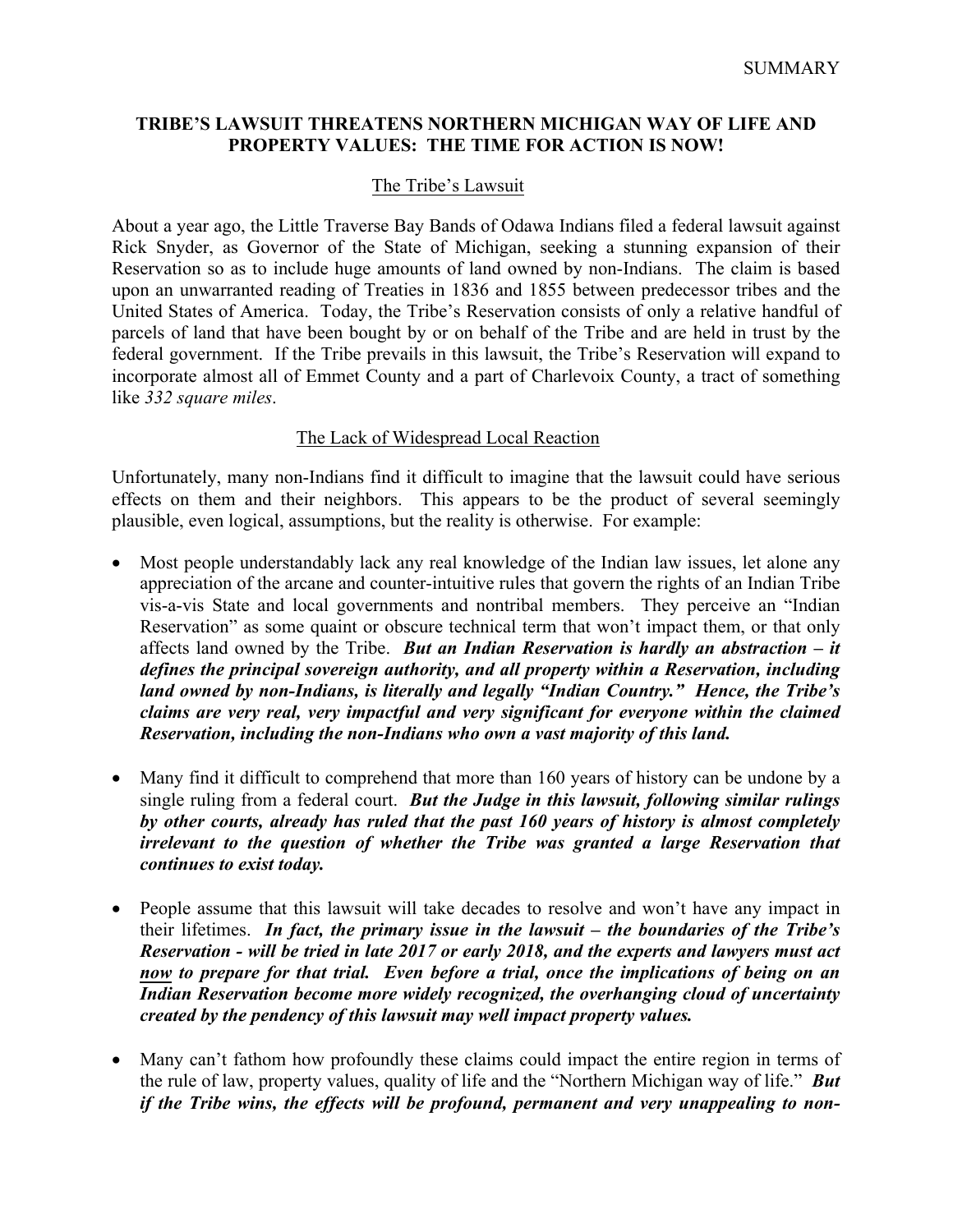*Indians. Even though the Tribe's claims (at least as of now) do not extend to attacking title to lands held by non-Indians, if the Tribe wins this lawsuit many other important rights and protections that non-Indians have enjoyed in the past will abruptly end, and the land and lifestyles that non-Indians pass on to the next generation will be fundamentally diminished.*

- Many have been lulled into apathy by the carefully orchestrated campaign by the Tribe to downplay the significance of its bold claims and the consequences of the Tribe winning the lawsuit. *But the Tribe has not been forthcoming with disclosing its ultimate agenda. Furthermore, if the Tribe wins, any future Tribal Council will be free to ignore any past assurances and may in fact be obligated to its members to act contrary to those assurances and assert all powers and rights that apply in its Reservation.*
- People can't believe that the State won't protect them from any significant disruption of their rights and property interests based on Treaties that have lied dormant since before the Civil War. *But the State has limited resources that are inadequate to meet the massive resources being deployed by the Tribe to prosecute this lawsuit. Furthermore, political shifts, differing priorities and persistent competing demands on State resources could result in the State capitulating in a way that will be to the great disadvantage of non-Indians.*

# The Reality of the Tribe's Quest for Power

The lawsuit is not simply a dispute between the Tribe and the State over technical regulations, taxes, child welfare issues or obscure fishing or hunting rights. Rather, it is a determined attempt by the Tribe to establish its *superior sovereignty* that will in many respects supplant the sovereign rights not only of the State, but also of every city, village, township, school district and county in the claimed Reservation. If the Tribe wins the lawsuit, all of the land in the region, whether owned by the Tribe, a member of the Tribe or non-Indians, will be legally declared Indian Country and a part of the Tribe's Reservation. The resulting consequences include:

- The Tribe will be sovereign authority of all matters involving the Tribe *and its members*.
- Conversely, the Tribe *and each of its members* will be beyond the sovereignty of the State or any of its local governmental units. State and local taxes, zoning laws, building regulations, environmental laws and all other types of state or local regulations will simply cease to apply to the Tribe *or any of its members*.

#### A Look at the Region Ten Years Later if the Tribe Prevails

To gain a perspective on how the Tribe's lawsuit may impact the region, consider the following preview of what the region could look like a decade from now if the Tribe's claims are upheld:

• Property tax revenues will have dropped significantly, in part because property owned by the Tribe or any of its members is exempt, *but in larger part because the market values of properties within the Reservation have plummeted.*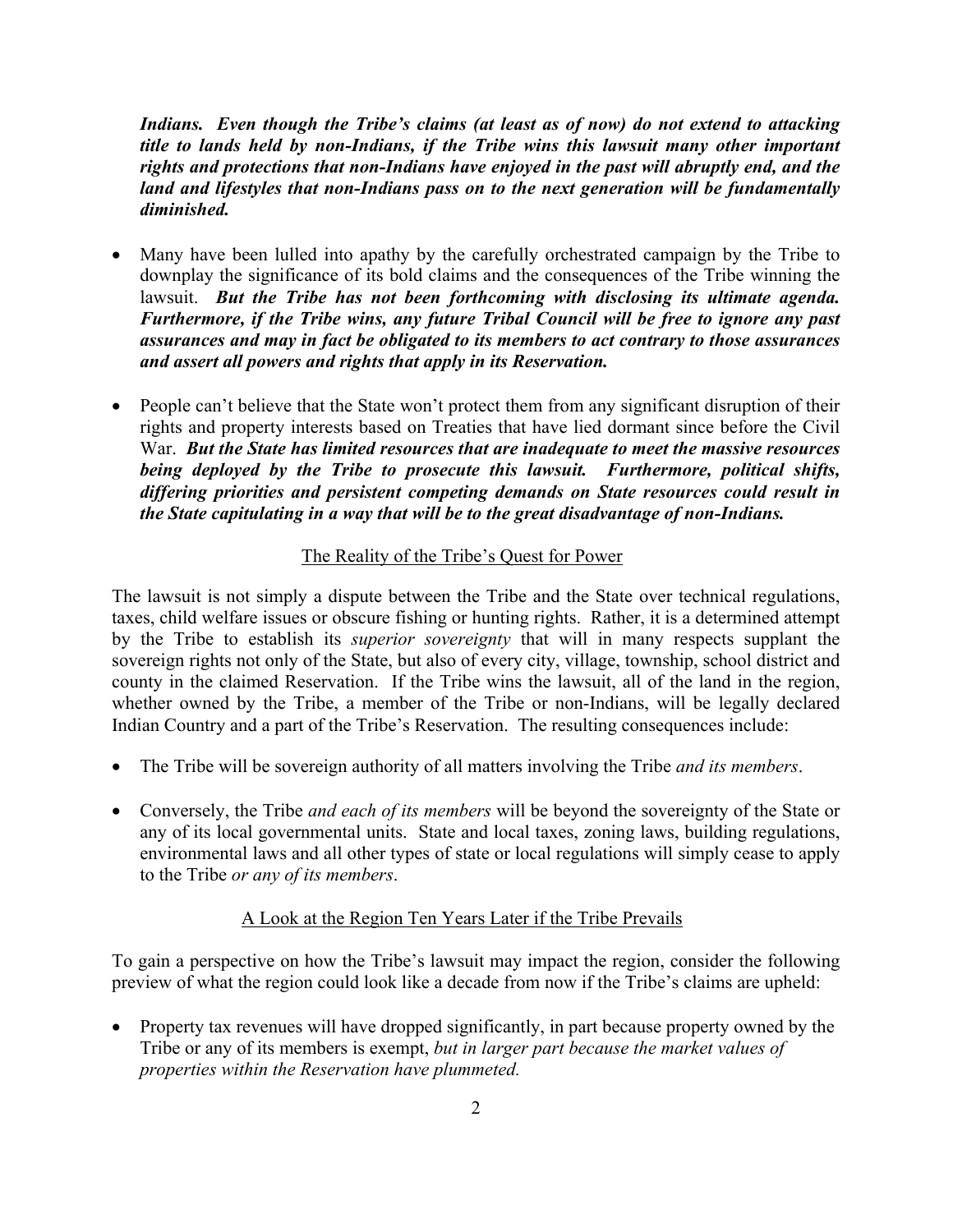- As time has passed and the consequences of being in an Indian Reservation have started to sink in, buyers will have concentrated on the many attractive options (e.g., Torch Lake, lower Walloon Lake, lower Lake Charlevoix) that are outside of an Indian Reservation. Buyers will have purchased in the region only at a deep discount.
- The "hole" in downtown Petoskey (formerly the Petoskey Pointe project) will have been developed as *whatever* a developer wanted it to be, so long as the developer was (or was aligned with) the Tribe *or any member of the Tribe*. The development will not have been subject to any limits as to uses, stories, overall size, architecture, adequacy of parking, etc.
- There will be several fast food restaurants in both downtown Petoskey and downtown Harbor Springs. Once more, the local municipality was helpless to prevent whatever any Tribe member decided to develop.
- Gaming will have proliferated throughout the Reservation to any location that the Tribe *or any of its members* chose. Gas stations, convenience stores, party stores, etc., all are likely candidates as sites for so-called Class II gaming (essentially slot machines).
- No significant residential or commercial expansion or development of any nature will have taken place that requires a federal permit for air, water, wetlands, etc. The Tribe, not the State, has the authority to administer any of these federal laws.
- There will be a host of wind farms in the region, several located along the shoreline where the winds are the heaviest and most consistent. Once more, the State and local governments were powerless to prevent the siting of these wind farms.
- A lakeside homeowner on M-119 will find that the adjacent property has been bought by a member of the Tribe with plans to redevelop the property as a convenience store with a flea market during summer months. Once more, the State, county and local governments will be powerless to prevent the Tribe member from doing whatever he or she decides to do.
- Billboards will be splattered throughout the region, even along scenic roads such as M-119. Local and state laws regulating billboards don't apply to the Tribe or any of its members.
- Residents in condominiums or resort associations who thought they were protected by recorded deed restrictions and condominium protections will have found that they are not as protected as they assumed. If a member of the Tribe has purchased in the complex and challenged the validity of the restrictions and protections, the challenge likely will have been determined by a Tribal Court.
- An overwhelming number of businesses dealing with goods or services involving significant taxation at the State level, such as liquor stores, gas stations and convenience stores, will be owned by members of the Tribe. Non-Indians who pay such taxes haven't been able to compete against Tribe members who are exempt from them.